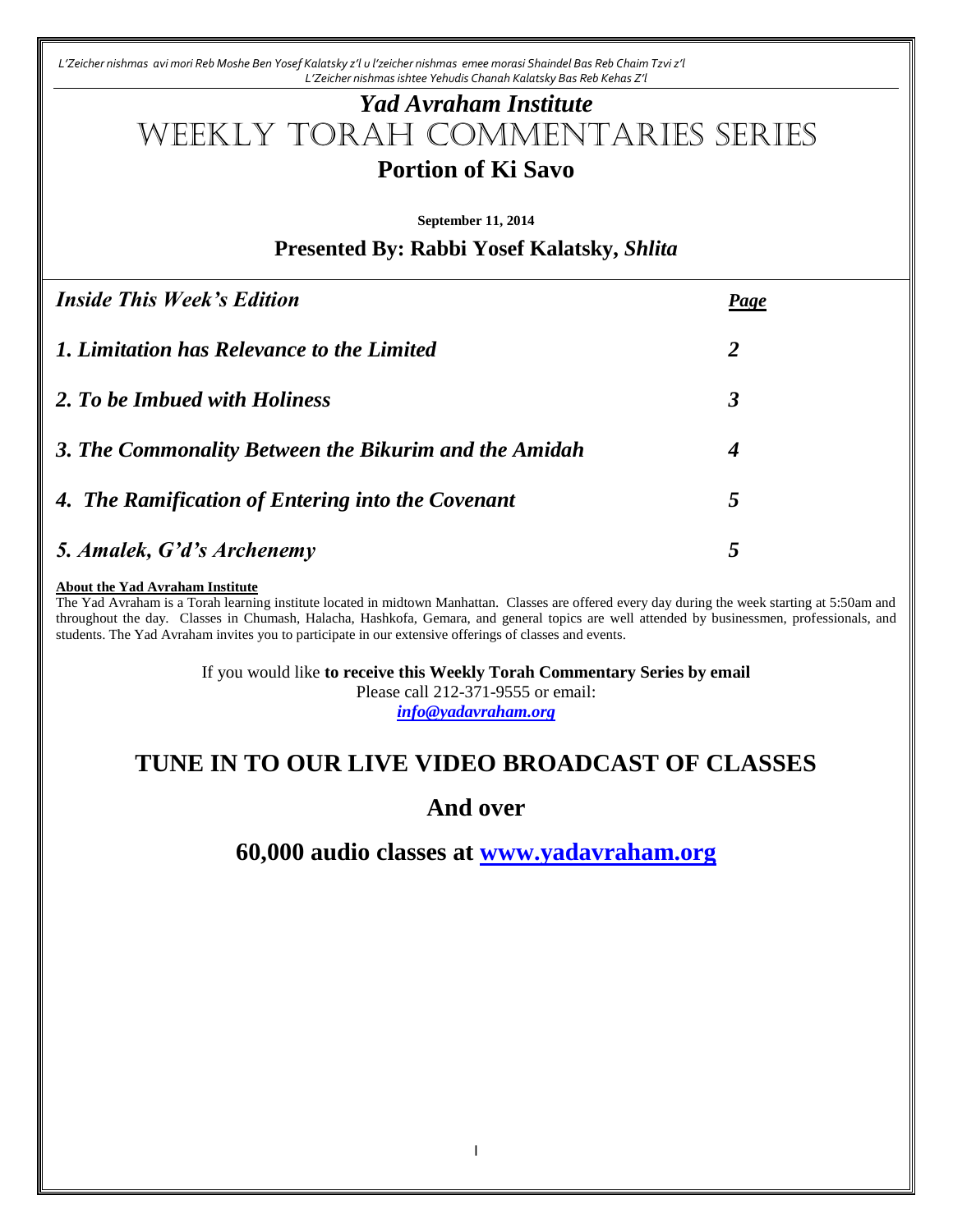*Yad Avraham Institute B"H New York September 11, 2014*

# **Ki Savo**

*Presented by* **Rabbi Yosef Kalatsky,** *Shlita Dean* 

### *1. Limitation has Relevance to the Limited*

The Torah states regarding the positive commandment of bikurim (bringing the first fruits), **"It will be when you enter the Land that Hashem, your G'd, gives you…that you shall take of the first of every fruit of the ground….and you shall put it in a basket and go to the place that Hashem, your G'd will choose…."** One must bring the first of his produce to the Temple and make a declaration, **"…An Aramean tried to destroy my forefather, He descended to Egypt and sojourned there…Hashem heard our voice…Hashem took us out…"** In this declaration, one gives thanks to G'd for all that He had done for the Jewish people since the time of Yaakov, our Patriarch. After one makes the declaration of the first fruits he must prostrate himself before G'd as it states, **"You shall prostrate yourself before Hashem, your G'd…You shall rejoice with all the goodness that Hashem, your G'd has given you…."** What is the significance of the prostration?

The Torah tells us that after Ephron agreed to sell the Machpelah to Avraham, our Patriarch in order for him to be able to bury his wife Sarah, Avraham prostrated himself before Ephron and his community. By doing so, Avraham negated himself before Ephron and his community. When one prostrates himself before another, he demonstrates that he is no different from the dust of the ground. It is a display of humility. Avraham's prostration was an expression of his thankfulness that they had acquiesced to his request.

The Torah tells us that after Eliezer, the servant of Avraham, had succeeded in his mission to locate a proper wife for his master's son Yitzchak (to be the future Matriarch of the Jewish people), the Torah states, **'And it was, when Avraham's servant heard their words, he prostrated himself to the ground unto G'd.'"** Rashi cites the Midrash, "From here we learn that one must give thanks for good tidings." What Chazal draw from these words is seemingly difficult to understand. The Torah only

communicate something if it is not obvious. However, in this instance when one receives something of infinite value, it is obvious that one must give thanks. Succeeding his mission to locate Rivka, the future Matriarch, how could he even consider not to expressing his thankfulness and indebtedness to G'd for allowing him to succeed. What is the significance of prostration when one offers thanks?

The Torah is teaching us that one's degree of appreciation is determined by the degree that one values what he had received. If one minimizes the value of what he receives he may not be appreciative at all. If one feels entitled to an accommodation or the receiving of something, this sense of entitlement will minimize and interfere with his sense of appreciation of what he receives. However, if one is truly humble and feels that he is unworthy, the receiving of the same thing would greatly appreciated. Regardless of Eliezer's degree of humility, any degree of sense of self-value would not allow him to fully appreciate what he received, thus interfering with his expression of thanks to G'd. Eliezer, understanding this, prostrated himself before G'd to negate himself in order to have a greater capacity to internalize what G'd had done for him. Thus, he was able to express a greater level of appreciation. Therefore, the Midrash tells us that it is from the act of Eliezer's prostration that we learn that one must give thanks for good tidings. Meaning, one must do an overt act to give oneself the greatest capacity to appreciate the good that has happened.

Similarly, after when brings the first fruits of his bounty to the Temple Mount to offer thanks to G'd, all that had transpired until that point is not considered. Despite the fact that great toil, labor and investment of self and material was necessary to bring about this produce, the individual only focuses on thanking G'd and expressing his indebtedness to Him. Naturally one would have a sense of entitlement for the bounty of his produce due to his toil and investment. Therefore, the Torah obligate one to prostrate oneself, thus negating his self and sense of entitlement. By doing so, one is able to appreciate the beneficence of G'd and be able to truly rejoice.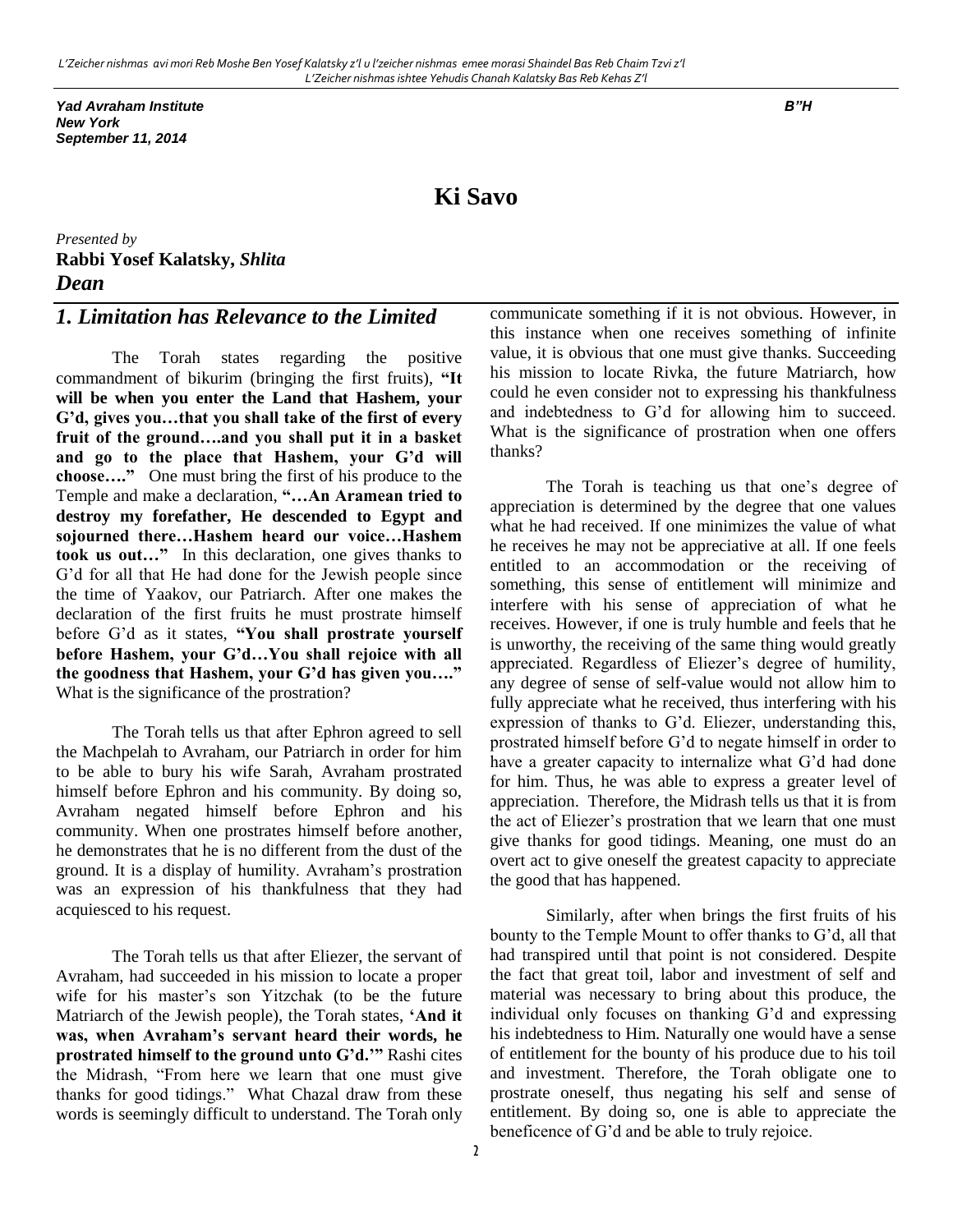The Mishnah in Ethics of our Fathers tells us that that one of the miracles that took place in the sanctuary of the Temple was when the Jewish people would gather there, because of the limitation of space, they stood pressed against one another. However, when they prostrated themselves, there was sufficient room to be fully prostrated on the ground. Why was there sufficient room for them only when they prostrated themselves and when they stood upright they were pressed against one another? Since prostration is an act of negation, when one bows on the Temple Mount before G'd, one is fully negating himself before the Omnipotent One. At that moment it is as if he no longer exists. Thus, G'd performed a miracle in the Temple to accommodate all those who were present. There was sufficient room for prostration because a finite context only has relevance to those who exist.

The Gemara in Tractate Sanhedrin tells us that the generation of demonstrated an exceptional level of reverence for G'd. Their level of dedication to the study of Torah was so exceptional that six individuals were able to be covered with one garment when they engaged in their Torah study. How is it possible that one garment could be sufficient for six individuals? It is because despite their impoverished state, which would normally cause each person to focus on his own needs, each was fully dedicated and invested in the study of Torah. This level of dedication is an expression of total negation to G'd and His service. Thus, limitation had no relevance to them. This was founded upon their exceptional reverence to G'd as expressed through the words of King Solomon in Proverbs, "And she (the generation of Reb Yehudah b'Reb Elaee) shall supersede all of them."

### *2. To be Imbued with Holiness*

The Torah tells us that in the fourth year of the Sabbatical Cycle, before the Passover Festival, one must make the confession of the Tithes. The Torah states, **"You shall say before Hashem, your G'd, "I have removed the holy things from the house, and I have also given to the Levite, to the proselyte, to the orphan, and to the widow, according to whatever commandment You commanded me …Gaze down from your holy abode, from heaven, and bless Your people Israel, and the ground that You gave us, as You swore to our forefathers, a Land flowing with milk and honey."** Rashi cites Chazal who explain, "We have done all that You have decreed upon us. Now, You do what You are incumbent for Your to do for us. You had said **'If you will follow My Statutes and observe My Commandments** 

**and perform them; then I will provide for your rains in their time….'"** Rashi in the Portion of Bechukosai cites Chazal (Toras Kohanim) who explain that the verse, **"If you will follow My Statutes and observe My Commandments and perform them; then I will provide for your rains in their time…."** is referring to the one who is deserving of blessing because he toils in Torah. If one is fully dedicated to the study of Torah at a level that is considered to be "toiling" the rains will come in its time and one will merit unlimited bounty. How do we reconcile the two interpretations that are given to this verse which seem to be unrelated?

The individual who supplicates G'd to gaze upon the Jewish people and provide them blessing predicates his request, **"I have done all that you have commanded me….."** This is referring to the distribution of tithes that need to be given to various people. Rashi cites Chazal who explain this to mean, "I have rejoiced and have caused others to rejoice." Meaning the individual who distributed the tithes and bringing the bikurim rejoiced when he distributed the tithes and the recipients rejoiced (those who received their rightful portion of grain and produce). It is understood that the one who receives the tithes would rejoice, because he had received something of value. However, how could the one who distributes a significant portion of his harvest experience joy when he has parted with a significant portion of his profits? It is only the individual who is sufficiently spiritualized who can appreciate and internalize the innate value of a mitzvah, although it may be costly. One who has a sense of purpose as a Jew, his spiritual destiny, understands that only through the mitzvah can he advance and thus address the purpose of his existence. Thus, he will rejoice. He understands that the only innate value of the material is to accommodate the spiritual. The only way one can develop and achieve a sense of spirituality is through the toil of Torah. Because the individual becomes spiritualized through this process he has the capacity to appreciate the value of a mitzvah.

The individual who distributes his tithes and claims, "I have rejoiced and caused others to rejoice" is the one who is fully imbued with the toil of Torah. Thus, the Chazal that is cited by Rashi is only a consequence of the interpretation of the Toras Kohanim cited by Rashi in the Portion of Bechukosai. Therefore, the individual states, "Gaze down from your holy abode and bless us because we have done all You have decreed upon us. Now, do what is incumbent upon You…"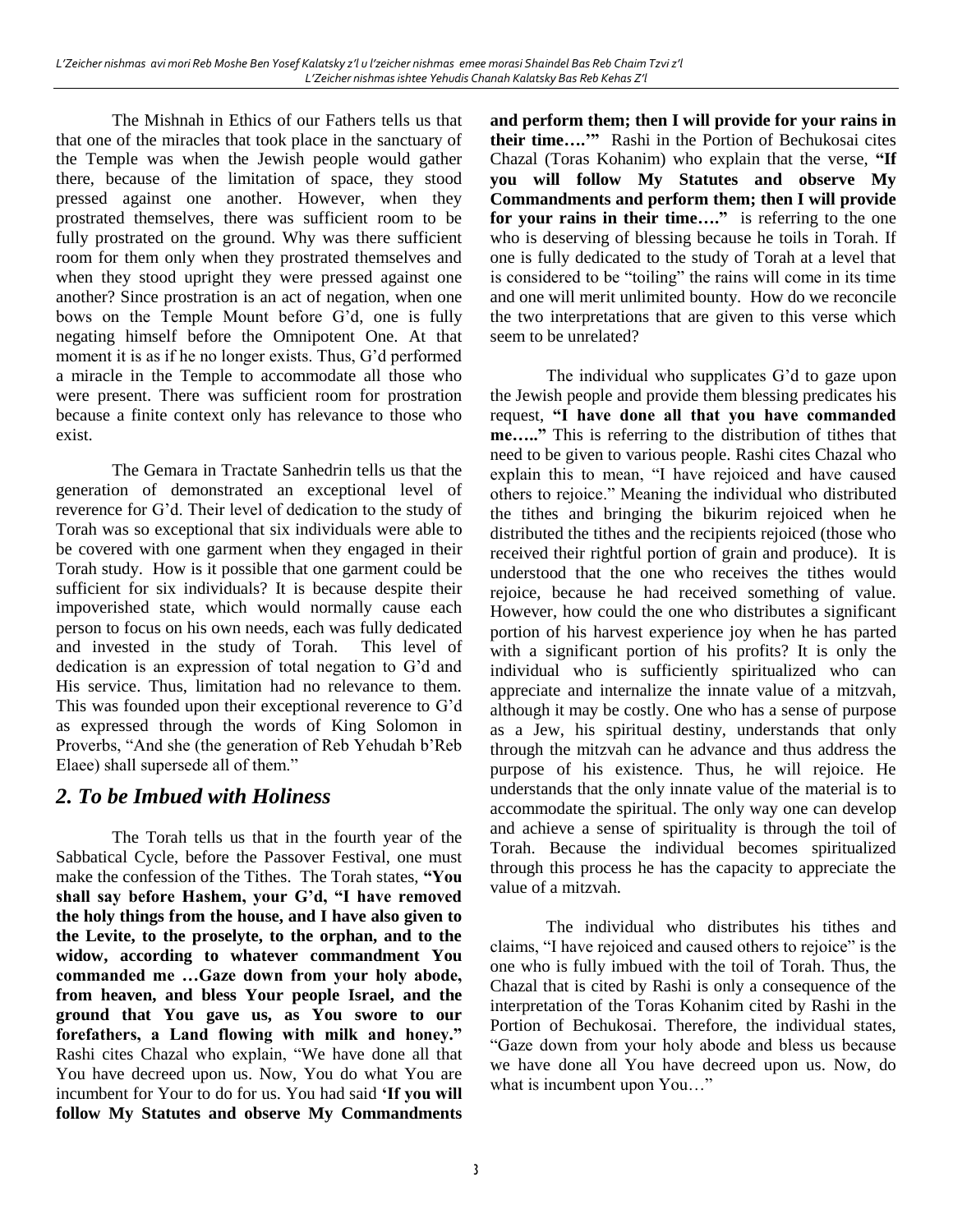# *3. The Commonality Between the Bikurim and the Amidah*

The Midrash cites a verse from Psalms, "'Let us prostrate ourselves and bow, we should be blessed before Hashem, our Maker.' What is the meaning of this? Moshe had seen through his divine vision that in the future the Temple would be destroyed and the bringing of the bikurim will come to an end. Moshe therefore enacted that the Jewish people must stand before G'd in prayer three times a day (Amidah/Silent Prayer)." Thus, the three daily prayer services have replaced the bringing of bikurim, that took place only once a year. Evidently, praying the Amidah three times a day is the equivalent of coming to the Temple Mount and bringing the bikurim.

The Midrash continues, "It is because prayer is more beloved to G'd than all good deeds and all the sacrifices. As it states in Psalms, 'Let my prayer be established before You as the incense offering, and the lifting up of my palms as the evening sacrifice.' Moshe performed all of the mitzvos and was the greatest Jew to ever live. (Nevertheless, despite his worthiness, when it was decreed that he would not be able to enter into the Land he turned to supplication and prayer before G'd in order to overturn the decree.)" We see from Moshe that although he was worthy and special in the Eyes of G.d he resorted to prayer to annul the decree. What is the correlation between bringing of the new fruits to the Temple Mount and praying before G'd?

After one brings the bikurim one makes a declaration of thanks and indebtedness to G'd for every aspect of all the G'd had endowed him with. The individual acknowledges and thanks G'd for everything that He has done for the sake of the Jewish people since the time of Yaakov our Patriarch until the present. The individual then prostrates himself before G'd. The structure of the Amidah is comprised of nineteen blessings. The first three blessings of the Amidah (silent prayer) are classified as "blessings of praise," to acknowledge who G'd is. The middle blessings are requests that pertain to every aspect of our lives and the Jewish people. When one stands before G'd in the Amidah and supplicates G'd for all of ones needs, it is an admission that without G'd's endowment and beneficence one would have nothing. By articulating the needs that relate to every aspect of our lives and acknowledging G'd's greatness in the first three blessings of the Amidah, one establishes a cognizance of G'd's Mastership and his indebtedness to Him

In fact, this is the thrust of the bringing of the bikurim. However, there is a difference between the bringing of bikurim and the prayer service. It was sufficient for one to bring the newly ripened fruits to the Temple Mount once a year. Being exposed to the Divine Presence when performing the service of the bikurim was sufficiently impactful to cause a cognizance of G'd and all the He Wills. The experience of bringing the bikurim to the Kohen on the Temple left an indelible impression upon the individual that was remained with him throughout the entire year. In contrast, in order to accomplish a similar level of awareness and appreciation through prayer, one needs to recite the prayer service three times a day, every day of the year.

The Gemara in Tractate Berachos tells us that the Amidah contains eighteen blessings to correspond to the eighteen vertebrae in the human spinal column. Every blessing of the Amidah corresponds to one of the vertebrae. Jewish law dictates that when one bows in the Amidah one must bow from the waist to the point that his vertebrae separate. This is the degree to which one must submit himself to G'd. As it is stated in the Gemara in Tractate Berachos "One should bend like a rod and rise like a snake." Bowing at the waist to the point that one's vertebrae separate is a gesture of acknowledgement that one is totally subservient and dependent upon G'd for all that he possesses and receives. One must understand and internalize the fact that all that he has, is an endowment from G'd. It is only through this degree of continuous submission and negation that one can be affected in a manner similar to bringing the bikurim in the Temple.

The Torah states in the Book of Devarim, **"Moshe said to the Children of Israel: And Now, O Israel, what is Hashem, your G'd, asking of you?"** Chofetz Chaim in his work *Ahavas Chesed* explains that a Jew must continuously ask himself, "What does G'd want from me at this moment?" A Jew must maintain a continuous cognizance of G'd and thus subject every decision to this level of scrutiny. Regardless of one's abilities, background, or orientation one's perspective must be "What does G'd want from me now?" If one truly lives his life in this context, then he will be continuously cognizant of G'd and His Beneficence. This can be accomplished through reciting the three daily prayer services with sufficient reverence and negation of one's self.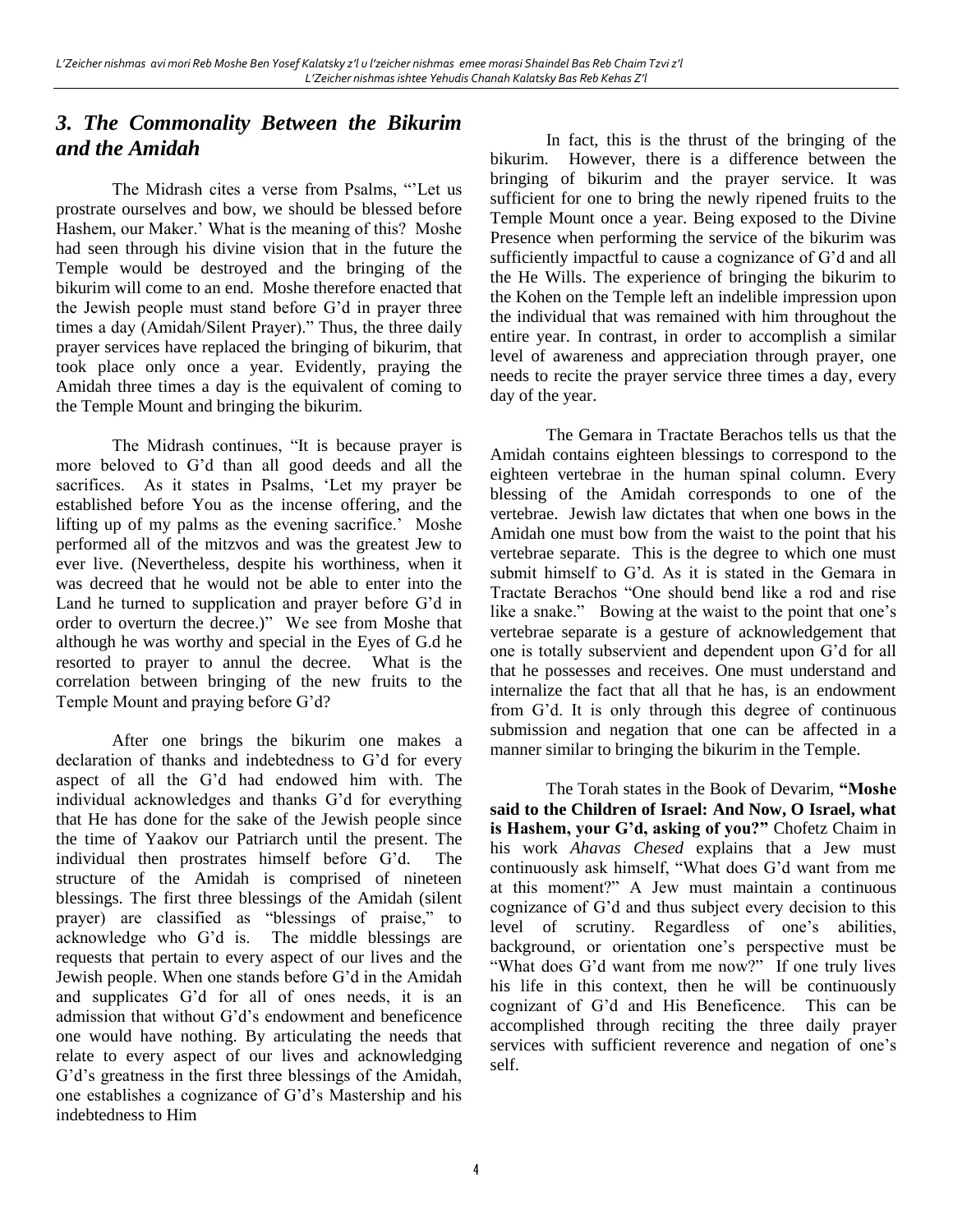# *4. The Ramification of Entering into the Covenant*

The Torah states, **"You have distinguished**  *(haamarta)* **Hashem today to be a G'd for you, and to walk in His ways…And Hashem has distinguished you today to be for Him a treasured people…."** What is the meaning of the word, "*haamarta (distinguished)?"* Rashi explains, "It is a word that connotes being separated and set aside from everything. G'd says, 'You have separated Me from the false gods to be your G'd. Therefore, I have separated you from the nations of the world to be My treasure. Another interpretation of the word *'haamarta'* is 'glorification.' Just as the Jewish people chose to glorify G'd so too did He glorify them (measure for measure)."

Sfrono explains "**You have distinguished**  *(haamarta)* **Hashem today to be a G'd for you…"** to mean, "You agreed to enter into the covenant with an oath, understanding the grave consequences if you should violate this oath. If one violates this oath he will suffer great material losses…G'd says to the Jewish people, 'When you agreed to enter into the covenant it was as if you declared that serving Me and doing My Will is more important to you than anything in the physical realm, regardless of its material value. Because you chose to forfeit all material good for the sake of adhering to My covenant and having a relationship with Me, I will esteem you…"

The Torah states in the Portion of Re'eh, **"See, I present before you today a blessing and a curse."** Sforno explains, " The Torah states that G'd is presenting the Jewish people two extremes. The blessing in the positive and the curse in the negative. The way of the Jew will not be as one who is in the middle (*beinoni),* as is the way of the world. Thus, G'd only presents the two ultimate extremes because these are the only options available for to the Jew. If one is worthy of blessing, he will receive great bounty that is outside the realm of nature. If one sins, he will have a curse that will come upon him which will cause him to be diminished to such a degree that even achieving what is minimal will be difficult. There is no interim state for the Jew." A Jew has a continuous obligation to be engaged in performing the Will of G'd. If he is not, it is not considered that he is in a neutral position but rather he is not adhering to G'd's objective for him. The objective of the Jew to continuously bring Glory to Him.

When the Jewish people agreed to enter into the covenant with G'd it was a declaration that they were willing to give up their materiality for the sake of G'd. Because they were willing to sacrifice their materiality, G'd esteems them as His treasure. This level of dedication is expressed through the recitation of the Shema. When one recites the Shema, one is declaring that he will love G'd will all of his heart, his soul, and his material assets.

### *5. Amalek, G'd's Archenemy (from Ki Seitzei)*

The Torah states, **"Remember what Amalek did to you, on the way when you were leaving Egypt…"** It is a positive commandment to remember what Amalek had done to the Jewish people after the Exodus and to recite the verses of the Torah that recall this event. The Amalekites attacked the Jewish people after G'd had destroyed Egypt with the ten plagues and split the Sea on behalf of the Jewish people and destroyed the Egyptian armies when the Sea closed upon them. The entire world was in awe of the Jewish people and stood in trepidation from their aura. In contrast, the Analekites were not affected or impressed in any way by all the miracles that had been performed on behalf of G'd's people. They thus attacked the Jewish people without compunction.

The Torah states regarding the prophecy of Bilaam, **"Amalek was first among the nations (to attack the Jewish people), but in the end they will face utter destruction."** G'd's says, "My Throne will not be complete until the name of Amalek is obliterated from under the heavens." Amalek's objective is to uproot whatever has any semblance of G'dliness. Thus, anything that is associated with Amalek will have no relevance to G'd, and will thus be cut off from the source of all life at the end of time. This is because Amalek was the first nation to attack the Jewish people. What was the consequence of the attack of Amalek?

After the splitting of the Sea, during which there were revealed miracles that were beyond those that were displayed in the ten plagues of Egypt, the nations of the world trembled from the Jewish people because they understood that they were the chosen people of G'd and there was nothing that He would not do for them. It is stated in the Ten Commandments, **"Do not covet your fellow's house…your fellow's wife…nor anything that belongs to your fellow."** How is it possible for one who has an interest in his fellow's belongings to control this inappropriate desire? Ibn Ezra explains this with an allegory. When the Prince chooses to marry the Princess,